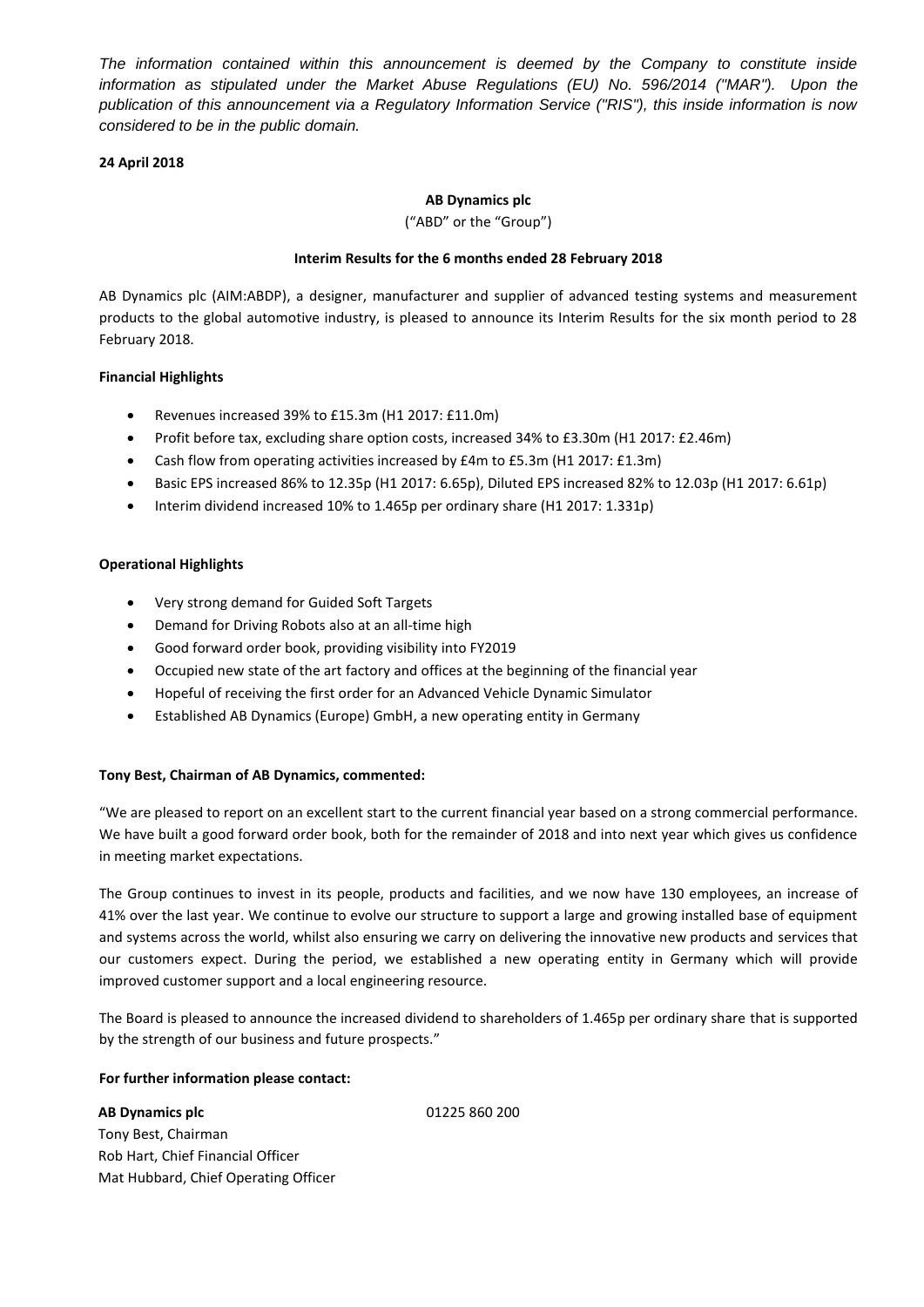**Cairn Financial Advisers LLP (Nomad)** Tony Rawlinson Liam Murray

### 0207 894 7000

**Cantor Fitzgerald Europe (Broker)** David Foreman, Phil Davies (Corporate Finance) Caspar Shand Kydd, Alex Pollen (Sales)

**IFC Advisory (PR)**

0203 934 6630

Tim Metcalfe Graham Herring Heather Armstrong

# **Overview of AB Dynamics plc**

AB Dynamics is a leading designer, manufacturer and provider of advanced testing and measurement products for vehicle suspension, brakes and steering to the global automotive research and development sector.

The Group is headquartered in Bradford on Avon employing approximately 130 staff. AB Dynamics currently supplies all of the top twenty automotive manufacturers, including Honda, Toyota, Ford and Volkswagen, who routinely use the Group's products to test vehicle safety and dynamics.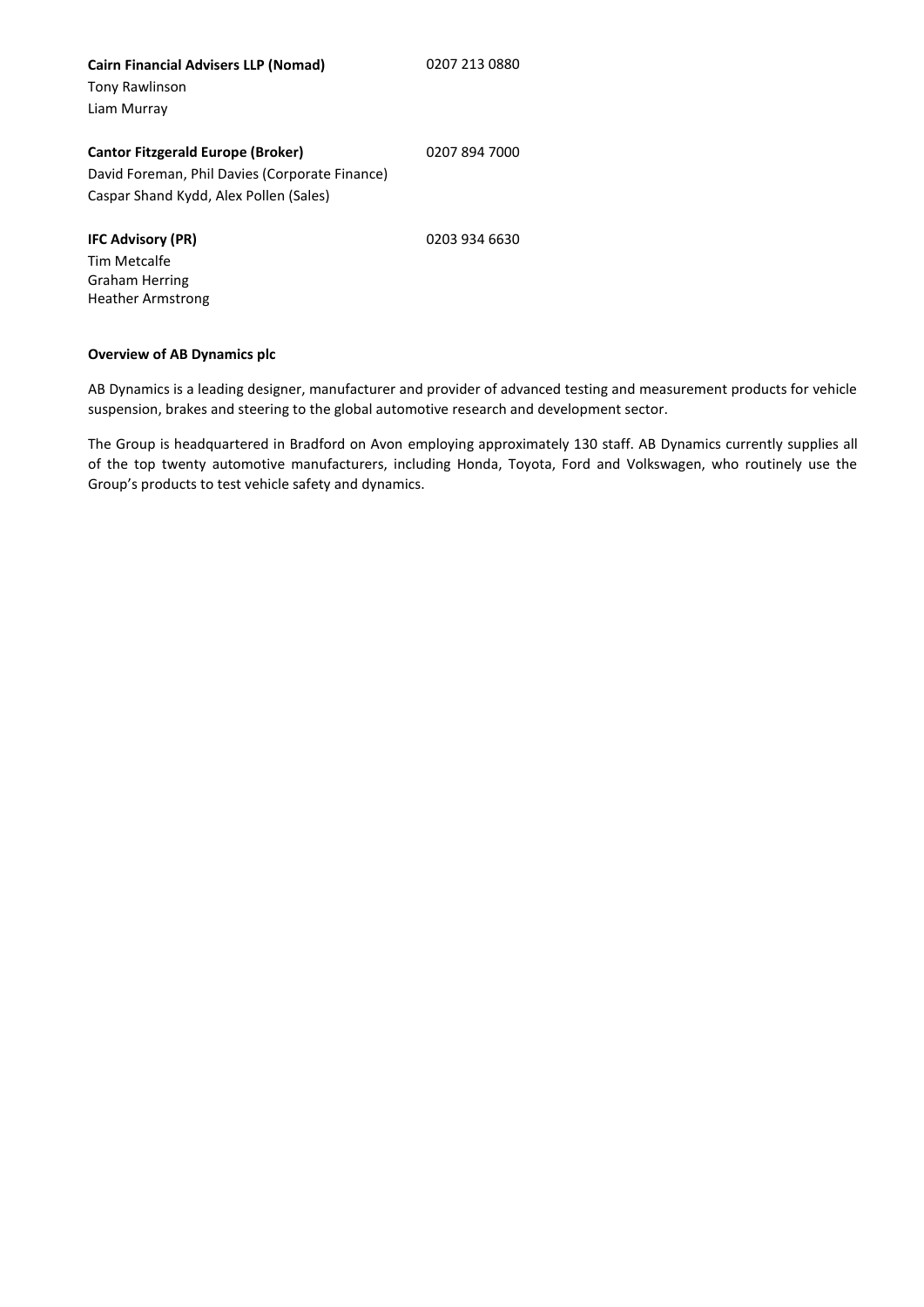#### **Chairman's Statement**

We are pleased to report on an excellent result for the first six months of our financial year ended 28 February 2018. A strong commercial performance has resulted in reported revenue growing by 39% to £15.3million (H1 FY2017: £11.0m) and adjusted profit before tax (excluding non-cash share option charges) increasing by 34% to £3.3m (H1 FY2017: £2.46m). Despite a significant increase in administrative expenses £1.98million (H1 2017: £0.9m) largely due to the reversal of FX gains and reclassification of some engineers to administration, the operating margin at 21.5% is comparable to previous years (H1 2017 21.9%). Net cash at the period end was £12.9 million (H1 FY2017: £14.8 million) with the reduction in net cash being predominately due to planned expenditure on our new factory and offices.

The occupation of our new headquarters occurred at the beginning of the current financial year and this allowed more of our employees to be housed in a single location. Following careful planning, this relocation was completed with the minimum of disruption to the business and we had the pleasure of hosting our Annual General Meeting on the 7<sup>th</sup> December 2017 in our new conference facility.

The Group has established a strong forward order book and there remain good opportunities for future growth. We have therefore retained the use of our factory in Holt Road, which is now predominately an assembly area and machine shop, and we will continue to lease and to occupy the majority of our existing smaller sites nearby in order to meet our expected capacity needs. We have purchased land adjacent to our new facility and outline planning permission has been received for an additional unit of approximately 3,000 $m<sup>2</sup>$ , similar in size to the new headquarters.

The Group is seeing widespread demand for its products and services, most notably for Guided Soft Targets (GST), which are used by the automotive industry to evaluate and test the many developments in Advanced Driver Assistance Systems (ADAS) that are now being considered. The extensive use of the GST has benefited from the approvals obtained from key vehicle safety organisations both in Europe (EuroNCap) and the US (NHTSA) for ADAS testing. Demand for ABD's driving robots has also reached an all-time high.

The Group's future growth continues to be dependent upon the design and development of innovative and sophisticated products that can assist automotive OEMs and test houses in measuring and evaluating new vehicles. The Group continues to invest in and to expand its design and development capabilities to address these needs and a number of exciting new product development programmes are underway. Whilst a number of these developments remain commercially sensitive, we can report that we have made good progress with our Advanced Vehicle Dynamic Simulator, a Driver in Loop Simulator developed in collaboration with Williams Advanced Engineering, where we are now increasingly hopeful of receiving the first order.

The Group continues to evolve its structure and business processes to support a large and growing installed base of equipment and systems, whilst also ensuring that we do not compromise on our ability to deliver new products and services to customers. During the period the Group established a new operating entity in Germany, AB Dynamics (Europe) GmbH, which will provide enhanced levels of customer support and a local engineering capability.

We are pleased to report that the forward order book provides a sales pipeline for the remainder of this financial year and into the next and we look forward to the full year with confidence.

As previously announced, Tim Rogers stepped down as Chief Executive Officer at the end of February 2018. The recruitment process for his successor is well underway and it is hoped to be able to announce his successor in the summer. On behalf of the Board I would like to thank all our employees, now numbering 130, for their hard work during a very busy first half. The contribution of each and every employee is valued and appreciated and our success is due to their continued commitment and enthusiasm.

We are pleased to announce that the Directors are declaring an interim dividend of 1.465p per ordinary share. The exdividend date will be 3 May with a record date of 4 May and payment date 18 May 2018.

Anthony Best Chairman 23 April 2018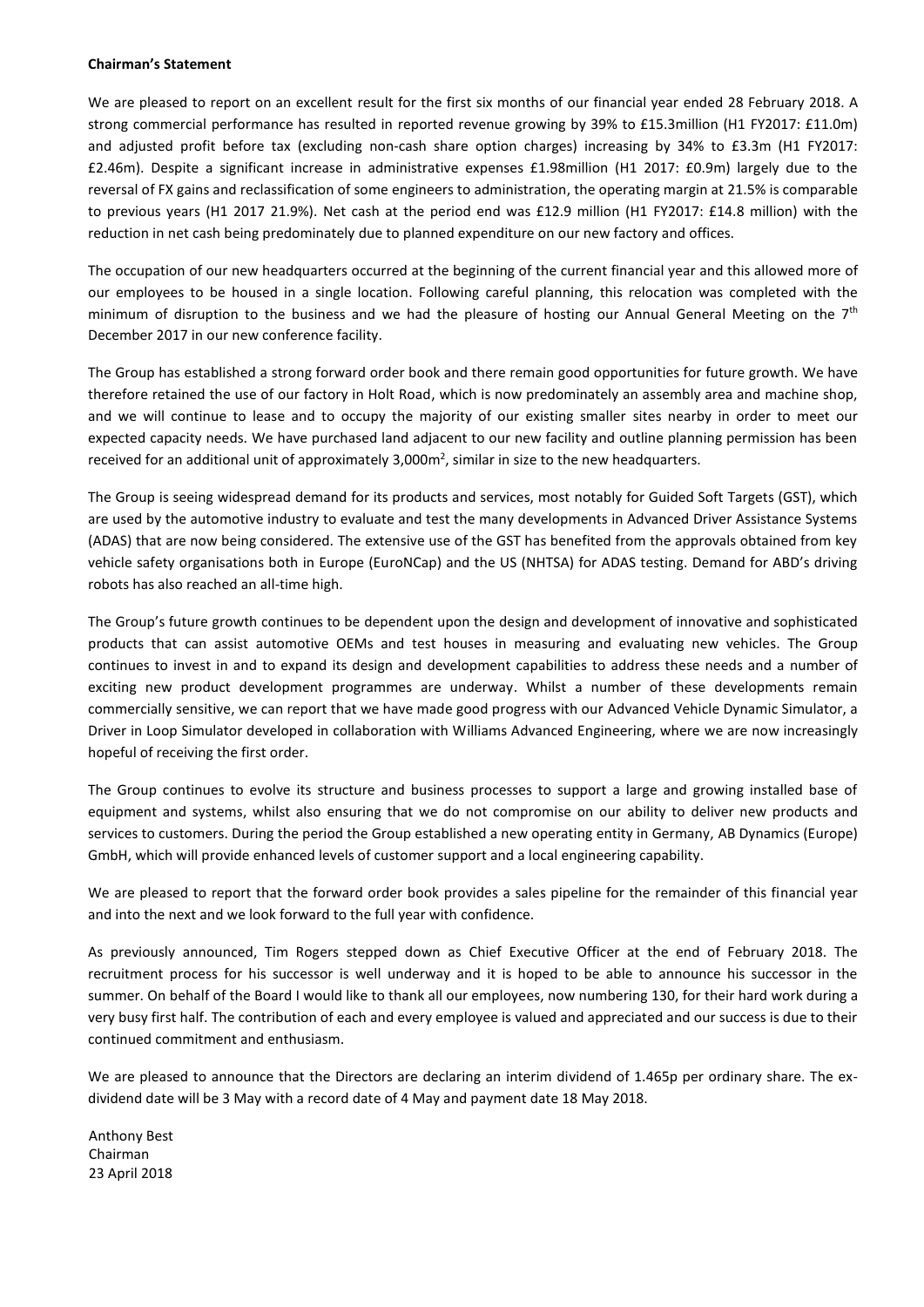# **AB Dynamics plc Unaudited consolidated statement of comprehensive income**

|                                                                               |                | Unaudited 6<br>months<br>ended 28<br>February<br>2018<br>£ | Unaudited<br>6 months<br>ended 28<br>February<br>2017<br>£ | Audited<br>Year<br>ended<br>31 August<br>2017<br>f |
|-------------------------------------------------------------------------------|----------------|------------------------------------------------------------|------------------------------------------------------------|----------------------------------------------------|
|                                                                               | <b>Notes</b>   |                                                            |                                                            |                                                    |
| Revenue                                                                       |                | 15,286,844                                                 | 11,001,085                                                 | 24,570,050                                         |
| Cost of sales                                                                 |                | (10,021,727)                                               | (7,629,162)                                                | (16,654,153)                                       |
| Gross profit                                                                  |                | 5,265,117                                                  | 3,371,923                                                  | 7,915,897                                          |
| Administrative expenses                                                       |                | (1,981,218)                                                | (898, 286)                                                 | (1,985,069)                                        |
| Fair value (losses) / gains in respect of                                     |                |                                                            | (59, 241)                                                  | (59, 241)                                          |
| foreign currency forward contracts                                            |                |                                                            |                                                            |                                                    |
| <b>Adjusted Operating profit before Share</b><br>based payment costs          |                | 3,283,899                                                  | 2,414,396                                                  | 5,871,587                                          |
| Share based payment costs                                                     |                | (366, 204)                                                 | (805, 649)                                                 | (1,464,817)                                        |
| <b>Operating Profit</b>                                                       |                | 2,917,695                                                  | 1,608,747                                                  | 4,406,770                                          |
| Net finance income and (costs)                                                |                | 18,977                                                     | 43,010                                                     | 65,257                                             |
| <b>Profit before taxation</b>                                                 |                | 2,936,672                                                  | 1,651,757                                                  | 4,472,027                                          |
| Income tax expense                                                            |                | (548, 767)                                                 | (430, 923)                                                 | (569, 286)                                         |
| <b>Profit after taxation and total</b><br>comprehensive income for the period |                | 2,387,905                                                  | 1,220,834                                                  | 3,902,741                                          |
| Earnings per share-Basic                                                      | $\overline{2}$ | 12.35p                                                     | 6.65p                                                      | 20.83p                                             |
| Earnings per share-Diluted                                                    | $\overline{2}$ | 12.03p                                                     | 6.61p                                                      | 20.56p                                             |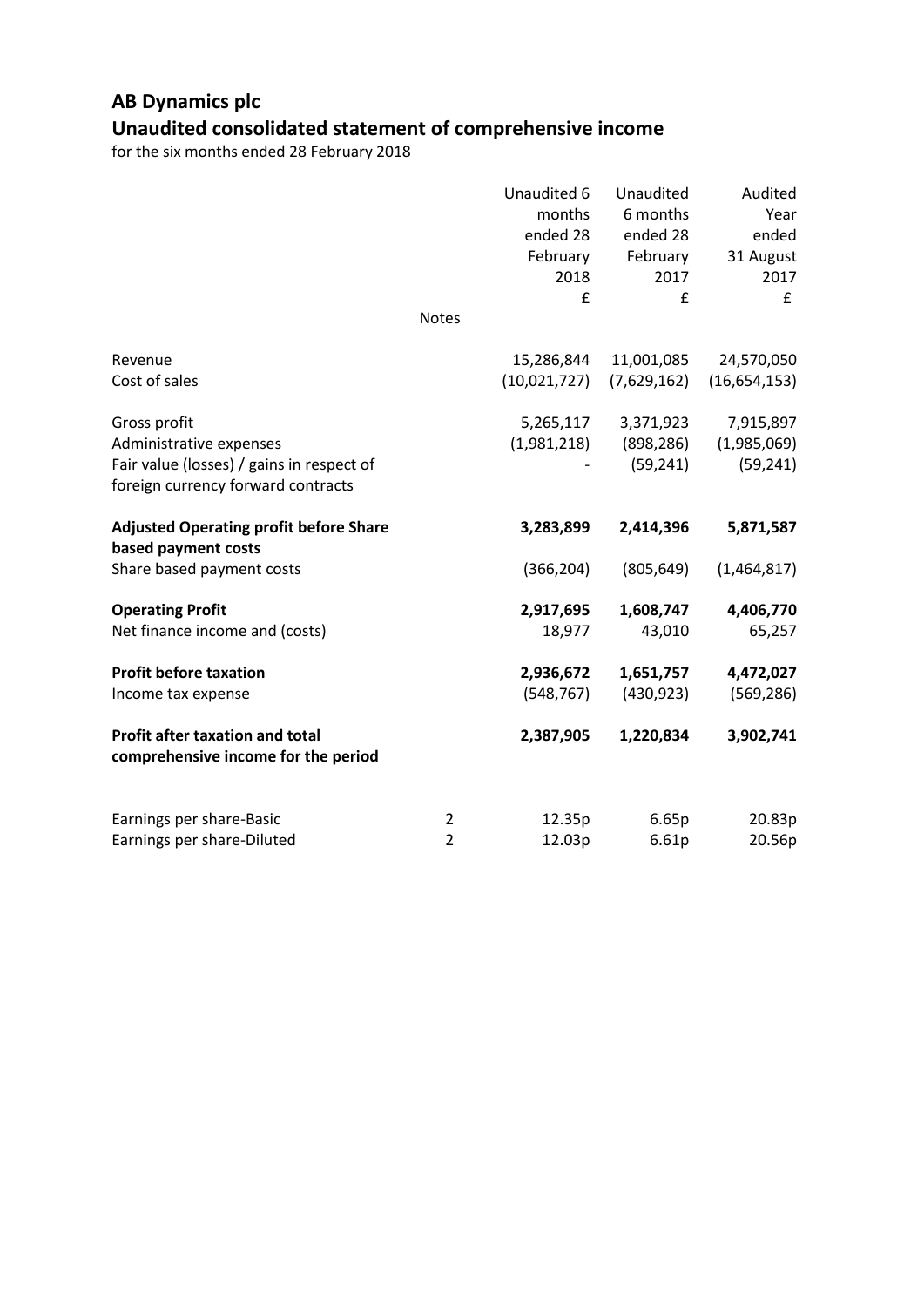# **AB Dynamics plc Unaudited consolidated statement of financial position**

|                                             | Unaudited      | Unaudited      | Audited        |
|---------------------------------------------|----------------|----------------|----------------|
|                                             | 28 February    | 28 February    | 31 August      |
|                                             | 2018           | 2017           | 2017           |
|                                             | £              | £              | £              |
|                                             |                |                |                |
| <b>ASSETS</b>                               |                |                |                |
| <b>NON-CURRENT ASSETS</b>                   |                |                |                |
| Property, plant and equipment               | 12,943,824     | 5,181,045      | 10,464,904     |
| Deferred tax assets                         | 208,646        |                | 148,140        |
|                                             |                |                |                |
|                                             | 13,152,470     | 5,181,045      | 10,613,044     |
| <b>CURRENT ASSETS</b>                       |                |                |                |
| Inventories                                 | 6,878,530      | 3,780,447      | 4,959,435      |
| Trade receivables                           | 6,251,428      | 3,121,141      | 7,115,351      |
| Other receivables, deposits and prepayments | 1,614,098      | 1,285,884      | 1,536,134      |
| Amount owing by contract customers          | 1,012,889      | 1,205,473      | 1,675,508      |
| Derivative financial instruments            |                |                |                |
| Taxation                                    |                |                |                |
| Cash and cash equivalents                   | 12,895,939     | 14,776,087     | 9,619,345      |
|                                             | 28,652,884     | 24,169,032     | 24,905,773     |
| <b>TOTAL ASSETS</b>                         | 41,805,354     | 29,350,077     | 35,518,817     |
| <b>EQUITY AND LIABILITIES</b>               |                |                |                |
| Called up share capital                     | 193,875        | 191,119        | 191,119        |
| Share premium account                       | 9,668,311      | 8,579,264      | 8,579,265      |
| Reconstruction reserve                      | (11, 284, 500) | (11, 284, 500) | (11, 284, 500) |
| Merger relief reserve                       | 11,390,000     | 11,390,000     | 11,390,000     |
| Retained earnings                           | 21,741,167     | 16,347,092     | 19,370,938     |
| TOTAL EQUITY ATTRIBUTABLE TO OWNERS OF      |                |                |                |
| THE COMPANY AND TOTAL EQUITY                | 31,708,853     | 25,222,975     | 28,246,822     |
|                                             |                |                |                |
| <b>NON-CURRENT LIABILITIES</b>              |                |                |                |
| Deferred tax liabilities                    |                | 53,648         |                |
| <b>CURRENT LIABILITIES</b>                  |                |                |                |
| Trade and other payables                    | 9,461,622      | 3,856,571      | 6,951,803      |
| Derivative financial instrument             |                | 58,165         |                |
| Provision for taxation                      | 634,879        | 158,718        | 320,192        |
|                                             | 10,096,501     | 4,073,454      | 7,271,995      |
| <b>TOTAL LIABILITIES</b>                    | 10,096,501     | 4,127,102      | 7,271,995      |
| <b>TOTAL EQUITY AND LIABILITIES</b>         | 41,805,354     | 29,350,077     | 35,518,817     |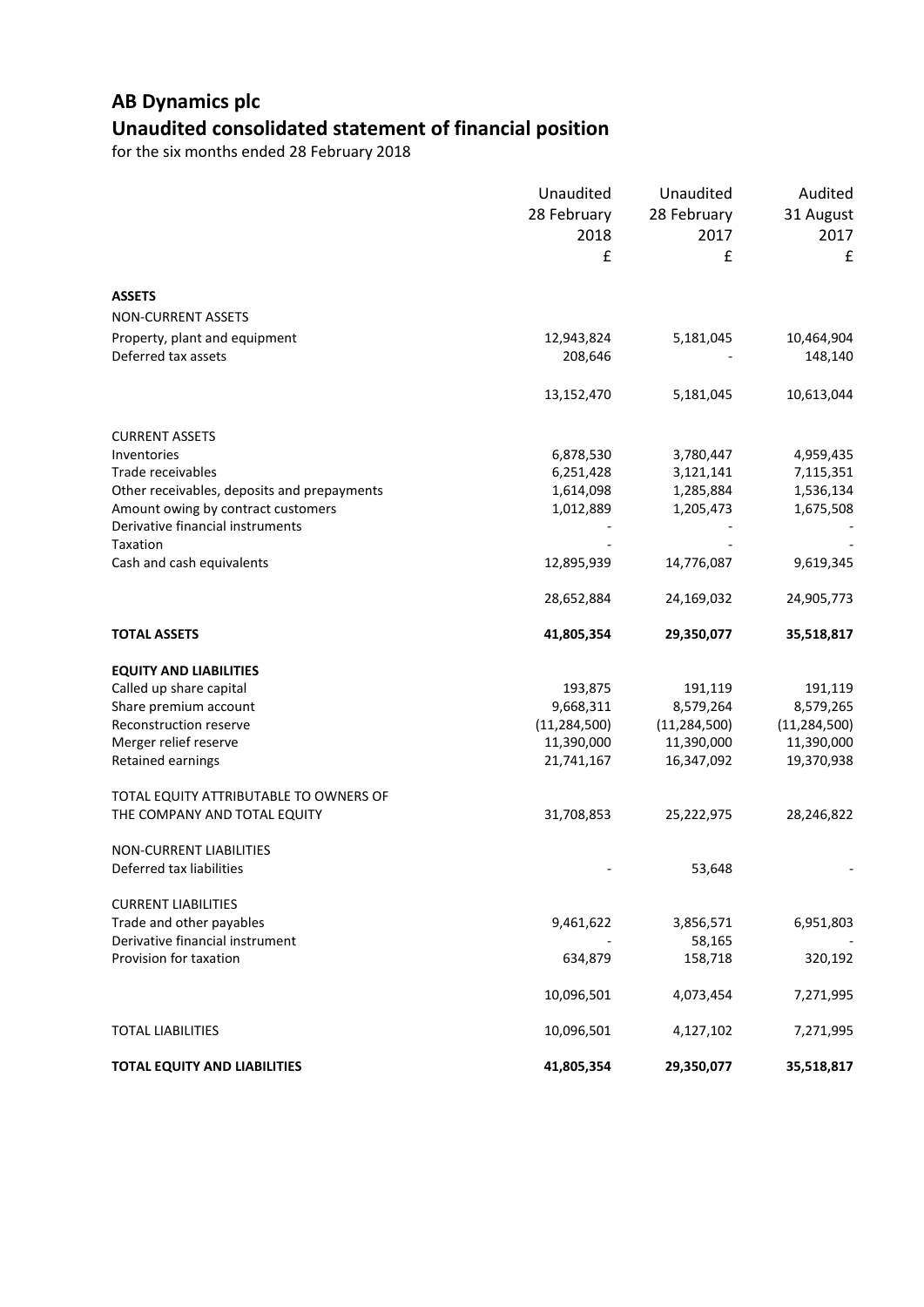# **AB Dynamics plc Unaudited statement of changes in equity**

|                                                                                   | Share<br>capital   | Share<br>premium | Merger<br>relief<br>reserve | Reconstruction<br>reserve | Retained<br>profits | Total<br>equity |
|-----------------------------------------------------------------------------------|--------------------|------------------|-----------------------------|---------------------------|---------------------|-----------------|
|                                                                                   | $\pmb{\mathsf{f}}$ | £                | £                           | £                         | £                   | £               |
| At 31 August 2017                                                                 | 191,119            | 8,579,265        | 11,390,000                  | (11, 284, 500)            | 19,370,938          | 28,246,822      |
| Share based payment expense                                                       |                    |                  |                             |                           | 366,204             | 366,204         |
| Profit after taxation and Total<br>comprehensive Income for the<br>financial year |                    |                  |                             |                           | 2,387,905           | 2,387,905       |
| Dividend paid                                                                     |                    |                  |                             |                           | (383, 880)          | (383, 880)      |
| Issue of shares, net of share<br>issue costs                                      | 2,756              | 1,089,046        |                             |                           |                     | 1,091,802       |
| At 28 February 2018                                                               | 193,875            | 9,668,311        | 11,390,000                  | (11, 284, 500)            | 21,741,167          | 31,708,853      |
| At 31 August 2016                                                                 | 177,646            | 2,590,267        | 11,390,000                  | (11, 284, 500)            | 14,643,035          | 17,516,448      |
| Share based payment Expense                                                       |                    |                  |                             |                           | 805,649             | 805,649         |
| Profit after taxation and<br>Total comprehensive<br>Income for the financial year |                    |                  |                             |                           | 1,220,834           | 1,220,834       |
| Dividend paid                                                                     |                    |                  |                             |                           | (322, 426)          | (322, 426)      |
| Issue of shares, net of share issue<br>costs                                      | 13,473             | 5,988,997        |                             |                           |                     | 6,002,470       |
| At 28 February 2017                                                               | 191,119            | 8,579,264        | 11,390,000                  | (11, 284, 500)            | 16,347,092          | 25,222,975      |
| At 31 August 2016                                                                 | 177,646            | 2,590,267        | 11,390,000                  | (11, 284, 500)            | 14,643,035          | 17,516,448      |
| Change in accounting policy                                                       |                    |                  |                             |                           | (62, 850)           | (62, 850)       |
| At 31 August 2016 as restated                                                     | 177,646            | 2,590,267        | 11,390,000                  | (11, 284, 500)            | 14,580,185          | 17,453,598      |
| Share based payment expense                                                       |                    |                  |                             |                           | 1,464,817           | 1,464,817       |
| Profit after taxation and<br>Total comprehensive<br>Income for the financial year |                    |                  |                             |                           | 3,902,741           | 3,902,741       |
| Tax impact of exercised Share<br>Options                                          |                    |                  |                             |                           |                     |                 |
| Dividend paid                                                                     |                    |                  |                             |                           | (576, 805)          | (576, 805)      |
| Issue of shares, net of share issue<br>costs                                      | 13,473             | 5,988,998        |                             |                           |                     | 6,002,471       |
| At 31 August 2017                                                                 | 191,119            | 8,579,265        | 11,390,000                  | (11, 284, 500)            | 19,370,938          | 28,246,822      |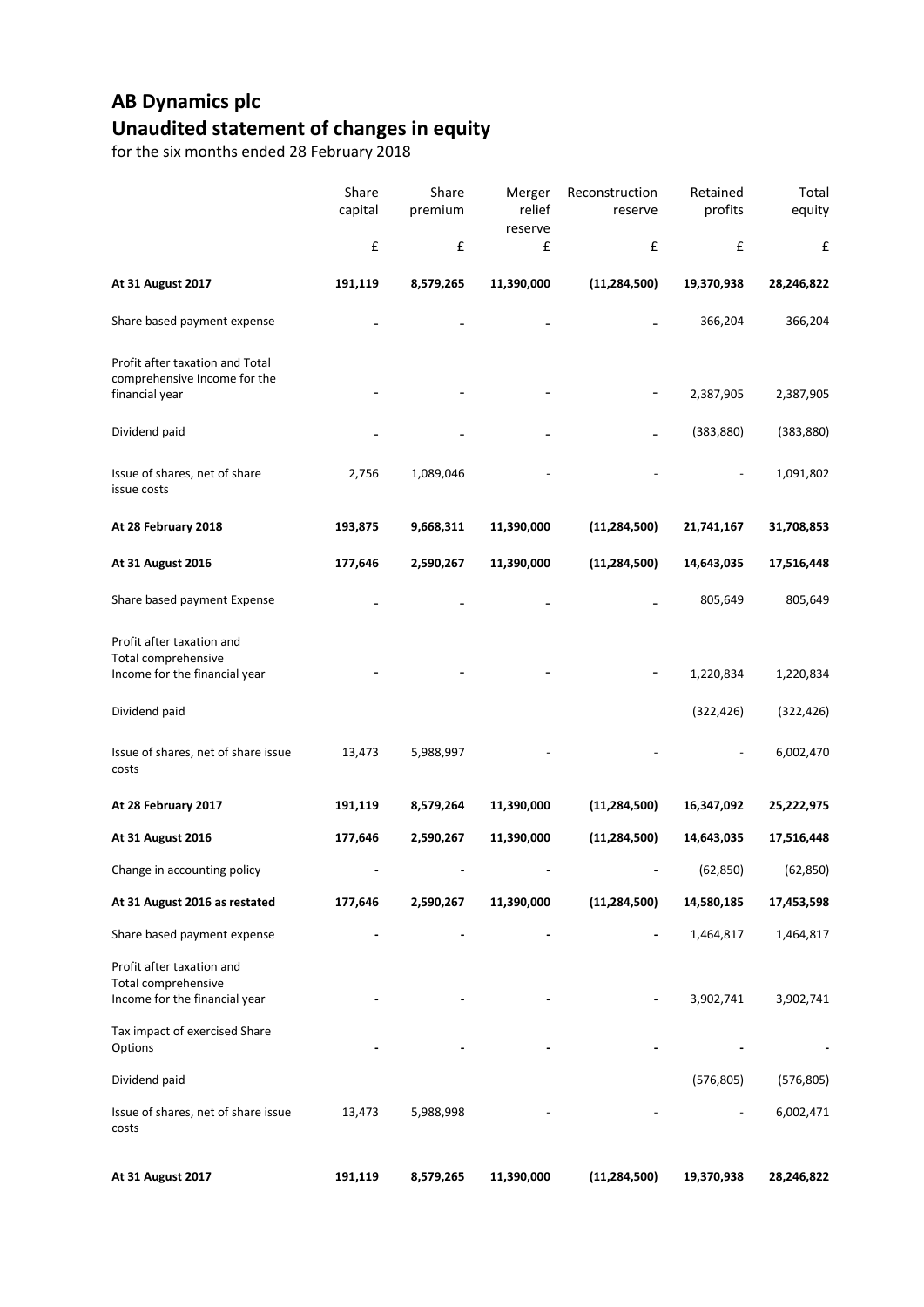# **AB Dynamics plc Unaudited cash flow statement**

|                                                          | Unaudited         | Unaudited         | Audited       |
|----------------------------------------------------------|-------------------|-------------------|---------------|
|                                                          | 6 months<br>Ended | 6 months<br>Ended | Year<br>Ended |
|                                                          | 28 February       | 28 February       | 31 August     |
|                                                          | 2018              | 2017              | 2017          |
|                                                          | £                 | £                 | £             |
|                                                          |                   |                   |               |
| Cash flow from operating activities                      |                   |                   |               |
| Profit before taxation                                   | 2,936,672         | 1,651,757         | 4,472,027     |
| Adjustments for: -                                       |                   |                   |               |
| Change in accounting policy                              |                   |                   | (78, 562)     |
| Depreciation of property, plant and equipment            | 214,245           | 125,533           | 266,856       |
| Loss on sale of property, plant and equipment            | 6,750             | 4,242             | 4,243         |
| Finance income and costs                                 |                   | (32, 270)         |               |
| Interest income                                          | (18, 977)         | (43,010)          | (65, 257)     |
| Share based payment                                      | 366,204           | 805,649           | 1,464,817     |
| Operating cash flows, before working capital changes     | 3,504,894         | 2,511,901         | 6,064,124     |
| Decrease/(increase) in inventories                       | (1,919,095)       | (588, 804)        | (1,767,793)   |
| Decrease/(increase) in trade and other receivables       | 1,448,578         | (718,061)         | (5,432,557)   |
| (Decrease)/increase in other payables                    | 2,509,819         | 247,710           | 3,342,941     |
| Fair value loss/(gain) on derivative instruments         |                   |                   | (90, 434)     |
| Cash flow (used in) / from operations                    | 5,544,196         | 1,452,746         | 2,116,281     |
| Interest received                                        | 18,977            | 43,010            | 65,257        |
| Income tax paid                                          | (294, 586)        | (188, 513)        | (351, 476)    |
| Net cash flow (used in) / from operating activities      | 5,268,587         | 1,307,243         | 1,830,062     |
| Cash flow used in investing activities                   |                   |                   |               |
| Purchase of property, plant and equipment                | (2,699,915)       | (2,615,723)       | (8,040,906)   |
| Sale of property, plant and equipment                    |                   |                   |               |
| Net cash flow used in investing activities               | (2,699,915)       | (2,615,723)       | (8,040,906)   |
| Cash flow used in financing activities                   |                   |                   |               |
| Dividends paid                                           | (383, 880)        | (322, 426)        | (576, 805)    |
| Proceeds from issue of share capital, net of share issue | 1,091,802         | 6,002,470         | 6,002,471     |
| costs                                                    |                   |                   |               |
| Net cash flow from/(used in) financing activities        | 707,922           | 5,680,044         | 5,425,666     |
| Net (decrease) / increase in cash and cash equivalents   | 3,276,594         | 4,371,564         | (785, 178)    |
| Cash and cash equivalents at beginning of period         | 9,619,345         | 10,404,523        | 10,404,523    |
| Cash and cash equivalents at end of period               | 12,895,939        | 14,776,087        | 9,619,345     |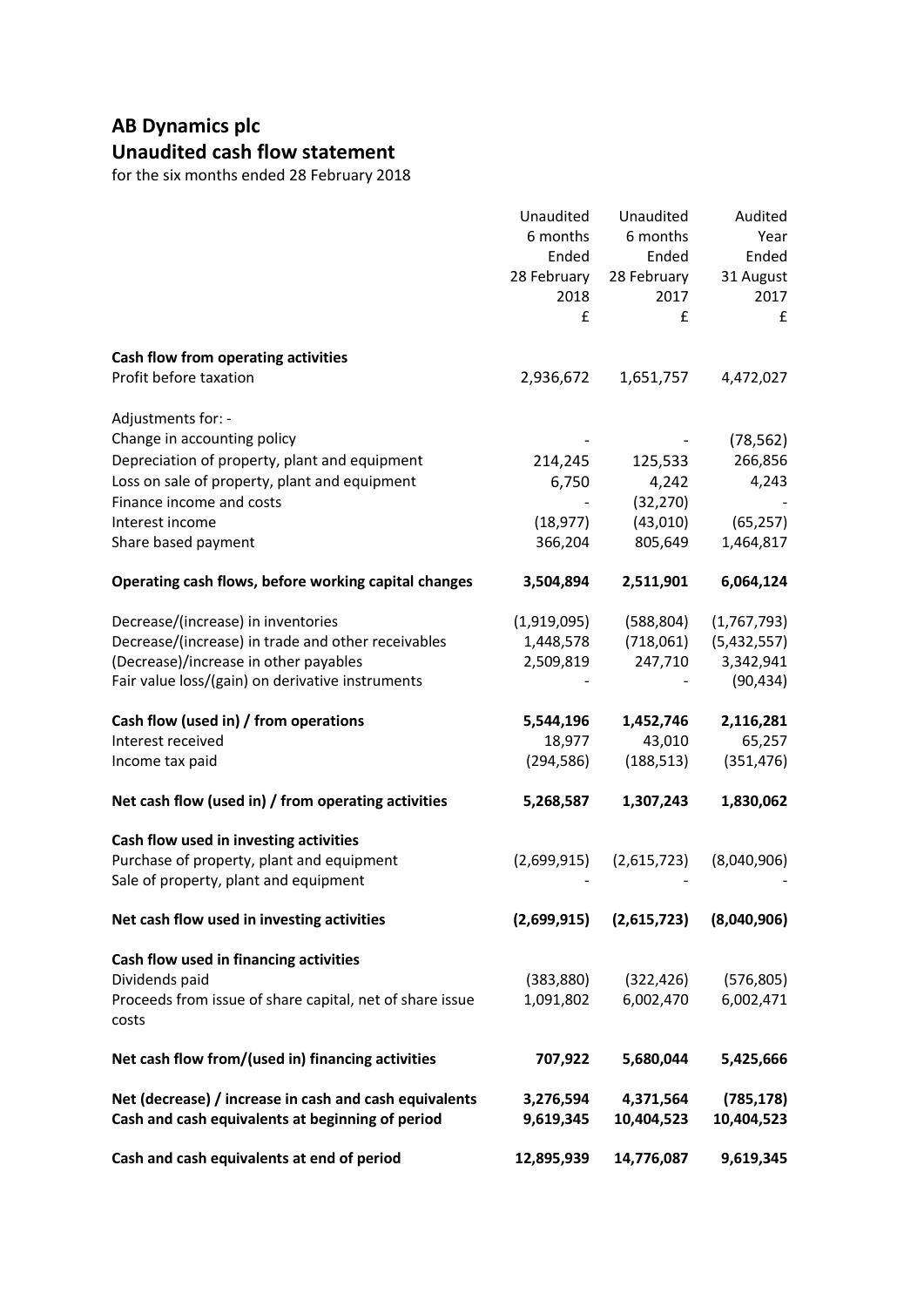# **AB Dynamics plc Notes to the unaudited interim report**

for the six months ended 28 February 2018

# **1. Basis of preparation**

The Company is a public limited company limited by shares and incorporated under the UK Companies Act. The Company is domiciled in the United Kingdom and the registered office and principal place of business is Middleton Drive, Bradford on Avon, Wiltshire, BA15 1GB.

The principal activity is the specialised area of design and manufacture of test equipment for vehicle suspension, steering, noise and vibration. The company also offers a range of services which include analysis, design, prototype manufacture, testing and development.

The interim financial information has been prepared in accordance with the basis of the accounting policies set out in the annual report and accounts for the year ended 31 August 2017, which have been prepared in accordance with International Financial Reporting Standards as adopted for use by the European Union. The interim accounts are unaudited and do not constitute statutory accounts as defined in Section 434 of the Companies Act 2006.

The same accounting policies, presentation and methods of computation have been followed in this unaudited interim financial information as those which were applied in the preparation of the Group's annual statements for the year ended 31 August 2017, upon which the auditors issued an unqualified opinion, and which have been delivered to the registrar of companies.

The interim financial information has been drawn up using accounting policies and presentation expected to be adopted in the Group's full financial statements for the year ended 31 August 2018. Any new standards that will be adopted in full for the first time in the year-end financial statements did not have a material impact on this interim financial information.

The interim financial information for the six months ended 28 February 2018 was approved by the Board on 23 April 2018.

The Directors are declaring an interim dividend of 1.465p per ordinary share. The ex-dividend date will be 3 May, the record date 4 May and the payment date 18 May 2018.